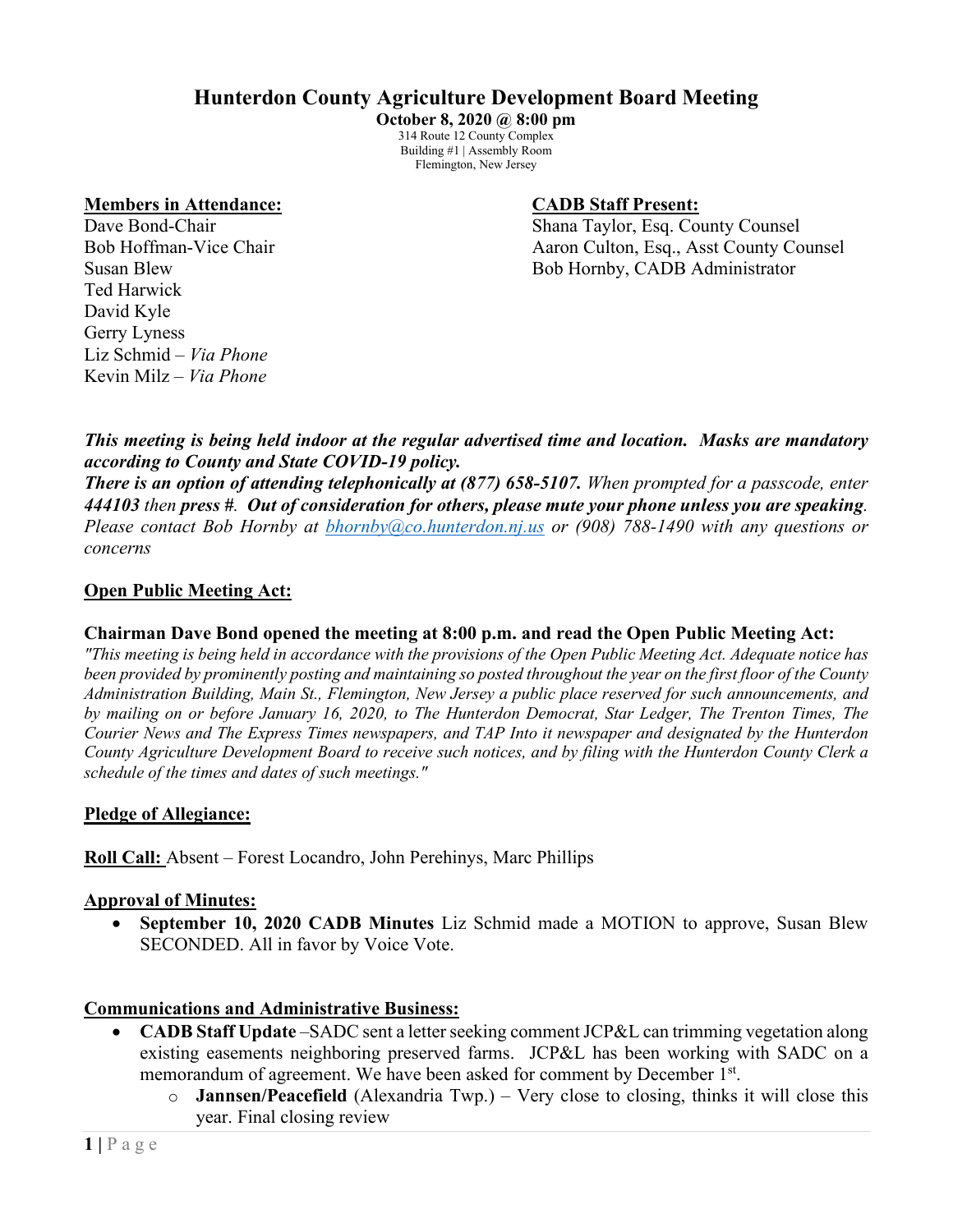- o **Thomas Farm** (East Amwell Twp.) Got final approval from Freeholders last Tuesday. Will be on the SADC agenda December 3<sup>rd</sup>.
- o **Magnolia Creek Farm** (Franklin Twp.) Franklin Township no longer has open space tax. Will be going to committee meeting on October  $22<sup>nd</sup>$  to see about funding options.
- o **Onuschak Farm** (Franklin Twp.) Final approval from Freeholders last Tuesday, will also be on the SADC agenda December 3rd.
- o **Grochowicz** (Hampton, Glen Gardner, Bethlehem, CPIG) Had a productive meeting today with SADC, they have had productive meetings with Highlands. However, under the current grant funding it could be many more months before they can come to an agreement. Bob will come back to this board next month to discuss other funding options. May have to involve Municipalities, previously Highlands was going to cover the county and municipal portion.
- o **Silva Farm** (Holland Twp.) Is in closing review with SADC.
- o **Martin DeSapio Farm** (Kingwood Twp.) Freeholders signed the contract, Bob awarded the survey today.
- o Had a new application come in, from Franklin Twp. Not on targeted farm list. Owned by Brenden Furlong, located in Franklin and Alexandria Twp. Meets all minimum criteria for target farms and land owner has expressed interest. If he applied for preservation one of the criteria is they have to be on the target farm list. So by taking care of this now will save time. Is in the ADA, has road frontage on County Rd. 513 to Pittstown Rd. Municipal boarder cuts through the middle of the farm. Bob did a site visit last week, has a nice operation going on there. Chairman Bond ask for a MOTION to add to the CPIG Target Farms List. Liz Schmid made a MOTION, Dave Kyle SECONDED. All in Favor by voice vote.
- o **PSE&G** tower replacement project has been approved by the SADC.

**Monitoring Update**- Bob stated he and Kevin went on a site visit for a complaint in East Amwell. Considerable work needs to be done on the property. He'll get back to the board on that with more updates. Kevin called in later, nothing really new. He also, spoke about the same property Bob mentioned. Had mowing situations previously, owner has begun mowing. Farm mentioned in previous meetings in West Amwell Township has been mowed. Up to 60 farms monitored since July.

# **SADC Updates:**

# *Bob updated on behalf of SADC.*

• Bob stated he had spoken earlier in the day with Stefanie; she wasn't sure she could make it. He listened in on the SADC meeting, nothing much to report. Grochwicz discussions are ongoing.

# **Chair Comments:**

• Chairman Bond asked Bob about the Curtis farm in Delaware Twp. The landowner went through the County Open Space Committee and got a grant with SADC to cover half, County Open Space with cover the rest. NJCF will hold the easement.

# **Old Business:**

• None at this time.